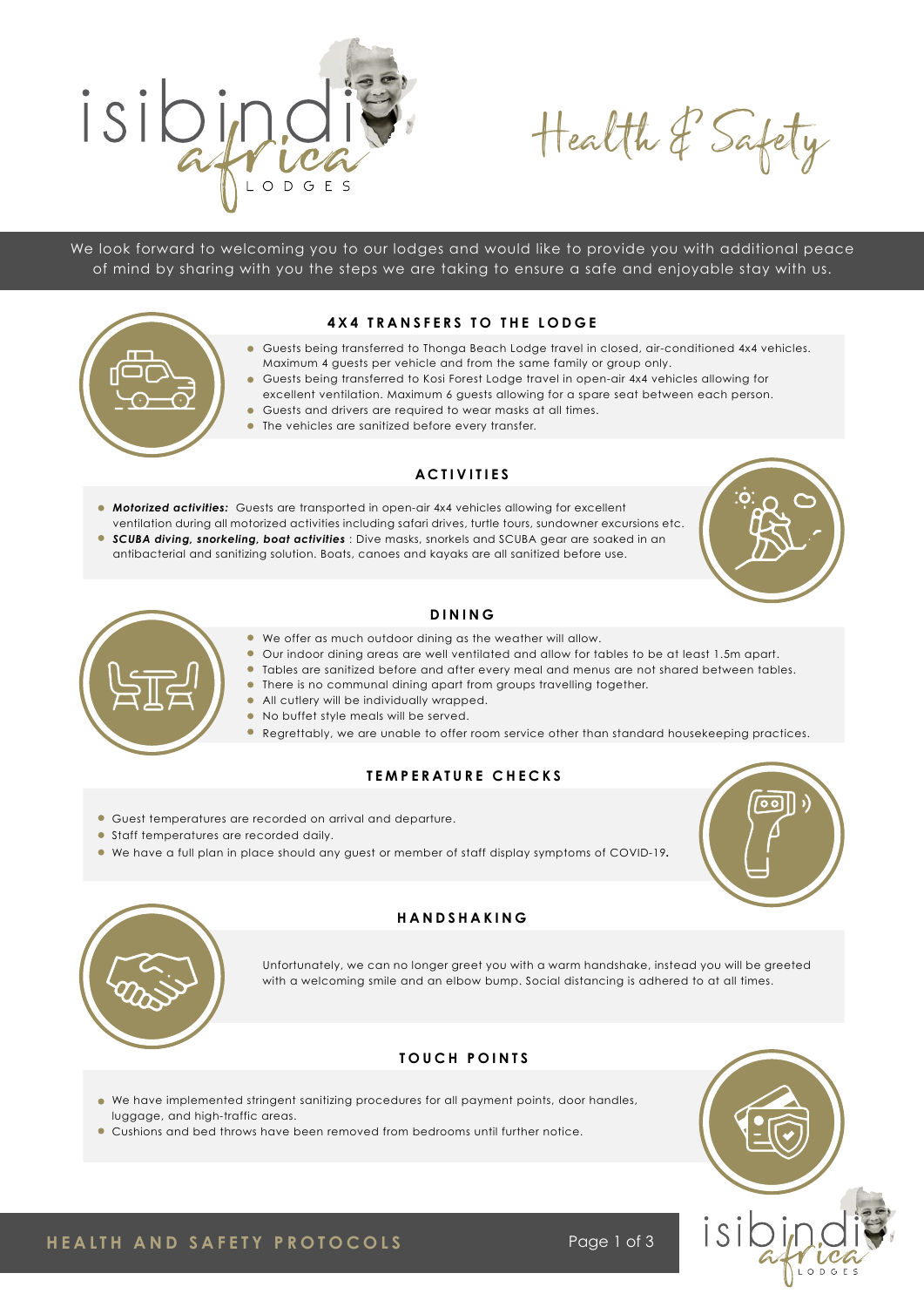#### **SANITIZING**



- Our lodges are designed to invite the outdoors in. There is plenty of space, lots of fresh air and good ventilation in communal areas and guest accommodation.
- Hand sanitizers are freely available at key points throughout the lodge as well as in all areas back of house. Please be assured that stringent health and safety protocols are followed by our staff in all areas including deliveries, food preparation, service delivery, laundry, housekeeping and maintenance.
- Guest bedrooms are sprayed with a highly effective sanitizer after every guest departure. High traffic areas like the kitchens, SPA, offices and back of house are sprayed on a regular basis.
- Guests may request that their rooms are not serviced by housekeeping for the duration of their stay.

## **GUEST VEHICLES**

Regrettably, we are no longer able to park or collect your vehicle for you.





#### **PPE**

- All staff are equipped with the necessary personal protective wear.
- Guests are requested to bring their own face masks, however, if you forget yours we do have masks or buffs for sale in our curio shop.

#### OUR HEALTH AND SAFETY PROTOCOLS HAVE BEEN IMPLEMENTED AT ALL OUR LODGES



## **HEALTH AND SAFETY PROTOCOLS** Page 2 of 3

isibi